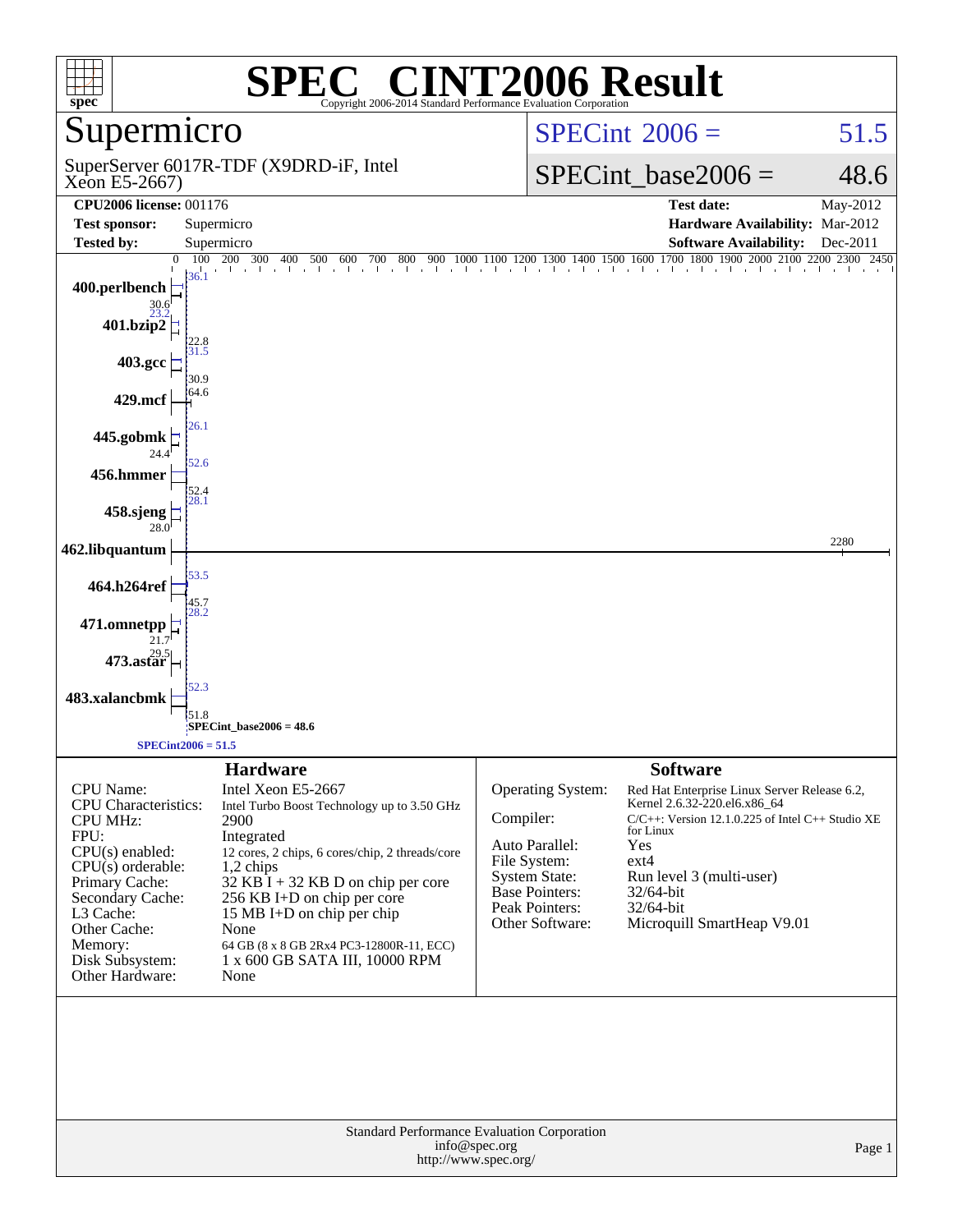

# **[SPEC CINT2006 Result](http://www.spec.org/auto/cpu2006/Docs/result-fields.html#SPECCINT2006Result)**

# Supermicro

Xeon E5-2667) SuperServer 6017R-TDF (X9DRD-iF, Intel  $SPECint2006 = 51.5$  $SPECint2006 = 51.5$ 

## SPECint base2006 =  $48.6$

**[CPU2006 license:](http://www.spec.org/auto/cpu2006/Docs/result-fields.html#CPU2006license)** 001176 **[Test date:](http://www.spec.org/auto/cpu2006/Docs/result-fields.html#Testdate)** May-2012 **[Test sponsor:](http://www.spec.org/auto/cpu2006/Docs/result-fields.html#Testsponsor)** Supermicro **[Hardware Availability:](http://www.spec.org/auto/cpu2006/Docs/result-fields.html#HardwareAvailability)** Mar-2012 **[Tested by:](http://www.spec.org/auto/cpu2006/Docs/result-fields.html#Testedby)** Supermicro **Supermicro [Software Availability:](http://www.spec.org/auto/cpu2006/Docs/result-fields.html#SoftwareAvailability)** Dec-2011

#### **[Results Table](http://www.spec.org/auto/cpu2006/Docs/result-fields.html#ResultsTable)**

| <b>Base</b>    |       |                |                         |                                                  | <b>Peak</b>  |                |                                      |                |                              |                |              |
|----------------|-------|----------------|-------------------------|--------------------------------------------------|--------------|----------------|--------------------------------------|----------------|------------------------------|----------------|--------------|
| <b>Seconds</b> | Ratio | <b>Seconds</b> | Ratio                   | <b>Seconds</b>                                   | Ratio        | <b>Seconds</b> | <b>Ratio</b>                         | <b>Seconds</b> | <b>Ratio</b>                 | <b>Seconds</b> | <b>Ratio</b> |
| 318            | 30.7  | 320            | 30.6                    | 323                                              | 30.3         | 271            | 36.1                                 | 270            | 36.1                         | 271            | 36.1         |
| 423            | 22.8  | 423            |                         | 424                                              | 22.8         | 415            |                                      | 415            | 23.2                         | 415            | 23.2         |
| 261            | 30.9  | 261            |                         | 261                                              | 30.9         | 256            |                                      | 255            | 31.5                         | 255            | 31.5         |
| <b>141</b>     | 64.6  | 141            |                         | 141                                              |              | 141            | 64.6                                 | 141            | 64.5                         | 141            | 64.6         |
| 430            | 24.4  | 430            |                         | 430                                              |              | 401            | 26.1                                 | 402            | 26.1                         | 401            | 26.1         |
| 178            |       | 178            | 52.4                    | 178                                              |              | 177            | 52.6                                 | 177            | 52.7                         | 178            | 52.3         |
| 432            | 28.0  | 433            |                         | 432                                              |              | 426            |                                      | 431            | 28.1                         | 431            | 28.1         |
| 9.10           | 2280  | 9.10           | 2280                    | 8.50                                             | 2440         | 9.10           | 2280                                 | 9.10           | 2280                         | 8.50           | 2440         |
| 480            | 46.1  | 484            | 45.7                    | 485                                              | 45.7         | 414            | 53.5                                 | 421            | 52.5                         | 412            | 53.7         |
| 288            | 21.7  | 287            | 21.7                    | 272                                              | 22.9         | 221            | 28.3                                 | 221            | 28.2                         | 221            | 28.2         |
| 238            | 29.5  | 238            |                         | 233                                              | 30.1         | 238            | 29.5                                 | 238            | 29.4                         | 233            | 30.1         |
| 133            | 51.8  | 133            |                         | 135                                              |              | 132            |                                      | 132            | 52.3                         | 132            | 52.3         |
|                |       |                | 52.4<br>and the control | 22.8<br>30.8<br>64.5<br>28.0<br>51.9<br>1.3.1.41 | 24.4<br>29.4 |                | 64.6<br>24.4<br>52.4<br>28.0<br>51.2 |                | 23.3<br>31.5<br>28.4<br>52.2 |                |              |

Results appear in the [order in which they were run.](http://www.spec.org/auto/cpu2006/Docs/result-fields.html#RunOrder) Bold underlined text [indicates a median measurement.](http://www.spec.org/auto/cpu2006/Docs/result-fields.html#Median)

#### **[Operating System Notes](http://www.spec.org/auto/cpu2006/Docs/result-fields.html#OperatingSystemNotes)**

Stack size set to unlimited using "ulimit -s unlimited"

#### **[General Notes](http://www.spec.org/auto/cpu2006/Docs/result-fields.html#GeneralNotes)**

Environment variables set by runspec before the start of the run:  $KMP_AFFINITY = "granularity=fine, scatter"$  $LD$ \_LIBRARY\_PATH = "/usr/cpu2006/libs/32:/usr/cpu2006/libs/64"  $OMP$  NUM THREADS = "12"

 Binaries compiled on a system with 2 x Xeon E5-2690 CPU + 64GB memory using RHEL6.2 Transparent Huge Pages enabled with: echo always > /sys/kernel/mm/redhat\_transparent\_hugepage/enabled

## **[Base Compiler Invocation](http://www.spec.org/auto/cpu2006/Docs/result-fields.html#BaseCompilerInvocation)**

[C benchmarks](http://www.spec.org/auto/cpu2006/Docs/result-fields.html#Cbenchmarks): [icc -m64](http://www.spec.org/cpu2006/results/res2012q3/cpu2006-20120515-21766.flags.html#user_CCbase_intel_icc_64bit_f346026e86af2a669e726fe758c88044)

[C++ benchmarks:](http://www.spec.org/auto/cpu2006/Docs/result-fields.html#CXXbenchmarks) [icpc -m64](http://www.spec.org/cpu2006/results/res2012q3/cpu2006-20120515-21766.flags.html#user_CXXbase_intel_icpc_64bit_fc66a5337ce925472a5c54ad6a0de310)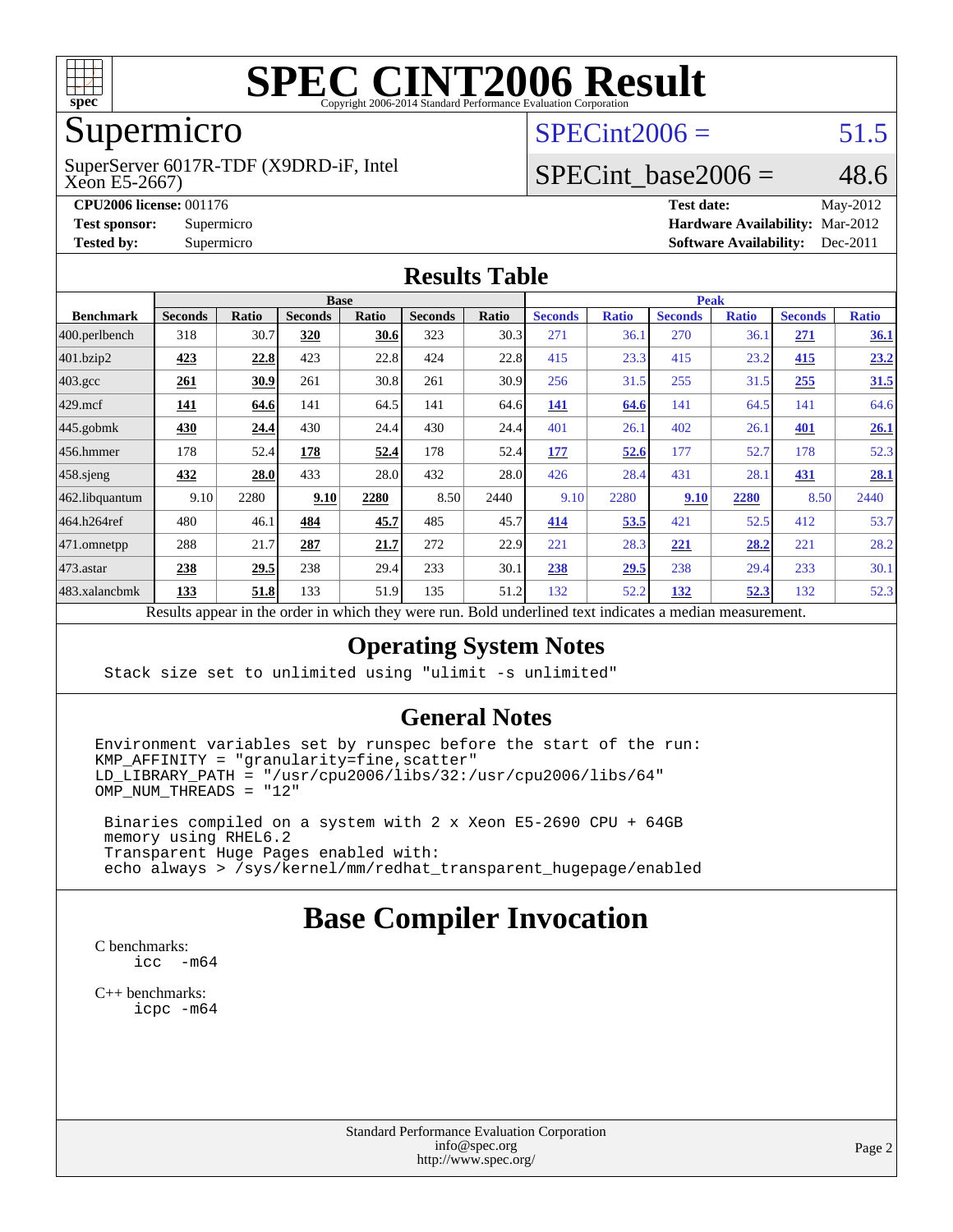

# **[SPEC CINT2006 Result](http://www.spec.org/auto/cpu2006/Docs/result-fields.html#SPECCINT2006Result)**

### Supermicro

 $SPECint2006 = 51.5$  $SPECint2006 = 51.5$ 

Xeon E5-2667) SuperServer 6017R-TDF (X9DRD-iF, Intel

SPECint base2006 =  $48.6$ 

| <b>Test sponsor:</b> | Supermicro |
|----------------------|------------|
| <b>Tested by:</b>    | Supermicro |

**[CPU2006 license:](http://www.spec.org/auto/cpu2006/Docs/result-fields.html#CPU2006license)** 001176 **[Test date:](http://www.spec.org/auto/cpu2006/Docs/result-fields.html#Testdate)** May-2012 **[Hardware Availability:](http://www.spec.org/auto/cpu2006/Docs/result-fields.html#HardwareAvailability)** Mar-2012 **[Software Availability:](http://www.spec.org/auto/cpu2006/Docs/result-fields.html#SoftwareAvailability)** Dec-2011

### **[Base Portability Flags](http://www.spec.org/auto/cpu2006/Docs/result-fields.html#BasePortabilityFlags)**

 400.perlbench: [-DSPEC\\_CPU\\_LP64](http://www.spec.org/cpu2006/results/res2012q3/cpu2006-20120515-21766.flags.html#b400.perlbench_basePORTABILITY_DSPEC_CPU_LP64) [-DSPEC\\_CPU\\_LINUX\\_X64](http://www.spec.org/cpu2006/results/res2012q3/cpu2006-20120515-21766.flags.html#b400.perlbench_baseCPORTABILITY_DSPEC_CPU_LINUX_X64) 401.bzip2: [-DSPEC\\_CPU\\_LP64](http://www.spec.org/cpu2006/results/res2012q3/cpu2006-20120515-21766.flags.html#suite_basePORTABILITY401_bzip2_DSPEC_CPU_LP64) 403.gcc: [-DSPEC\\_CPU\\_LP64](http://www.spec.org/cpu2006/results/res2012q3/cpu2006-20120515-21766.flags.html#suite_basePORTABILITY403_gcc_DSPEC_CPU_LP64) 429.mcf: [-DSPEC\\_CPU\\_LP64](http://www.spec.org/cpu2006/results/res2012q3/cpu2006-20120515-21766.flags.html#suite_basePORTABILITY429_mcf_DSPEC_CPU_LP64) 445.gobmk: [-DSPEC\\_CPU\\_LP64](http://www.spec.org/cpu2006/results/res2012q3/cpu2006-20120515-21766.flags.html#suite_basePORTABILITY445_gobmk_DSPEC_CPU_LP64) 456.hmmer: [-DSPEC\\_CPU\\_LP64](http://www.spec.org/cpu2006/results/res2012q3/cpu2006-20120515-21766.flags.html#suite_basePORTABILITY456_hmmer_DSPEC_CPU_LP64) 458.sjeng: [-DSPEC\\_CPU\\_LP64](http://www.spec.org/cpu2006/results/res2012q3/cpu2006-20120515-21766.flags.html#suite_basePORTABILITY458_sjeng_DSPEC_CPU_LP64) 462.libquantum: [-DSPEC\\_CPU\\_LP64](http://www.spec.org/cpu2006/results/res2012q3/cpu2006-20120515-21766.flags.html#suite_basePORTABILITY462_libquantum_DSPEC_CPU_LP64) [-DSPEC\\_CPU\\_LINUX](http://www.spec.org/cpu2006/results/res2012q3/cpu2006-20120515-21766.flags.html#b462.libquantum_baseCPORTABILITY_DSPEC_CPU_LINUX) 464.h264ref: [-DSPEC\\_CPU\\_LP64](http://www.spec.org/cpu2006/results/res2012q3/cpu2006-20120515-21766.flags.html#suite_basePORTABILITY464_h264ref_DSPEC_CPU_LP64) 471.omnetpp: [-DSPEC\\_CPU\\_LP64](http://www.spec.org/cpu2006/results/res2012q3/cpu2006-20120515-21766.flags.html#suite_basePORTABILITY471_omnetpp_DSPEC_CPU_LP64) 473.astar: [-DSPEC\\_CPU\\_LP64](http://www.spec.org/cpu2006/results/res2012q3/cpu2006-20120515-21766.flags.html#suite_basePORTABILITY473_astar_DSPEC_CPU_LP64) 483.xalancbmk: [-DSPEC\\_CPU\\_LP64](http://www.spec.org/cpu2006/results/res2012q3/cpu2006-20120515-21766.flags.html#suite_basePORTABILITY483_xalancbmk_DSPEC_CPU_LP64) [-DSPEC\\_CPU\\_LINUX](http://www.spec.org/cpu2006/results/res2012q3/cpu2006-20120515-21766.flags.html#b483.xalancbmk_baseCXXPORTABILITY_DSPEC_CPU_LINUX)

#### **[Base Optimization Flags](http://www.spec.org/auto/cpu2006/Docs/result-fields.html#BaseOptimizationFlags)**

[C benchmarks](http://www.spec.org/auto/cpu2006/Docs/result-fields.html#Cbenchmarks):

[-xAVX](http://www.spec.org/cpu2006/results/res2012q3/cpu2006-20120515-21766.flags.html#user_CCbase_f-xAVX) [-ipo](http://www.spec.org/cpu2006/results/res2012q3/cpu2006-20120515-21766.flags.html#user_CCbase_f-ipo) [-O3](http://www.spec.org/cpu2006/results/res2012q3/cpu2006-20120515-21766.flags.html#user_CCbase_f-O3) [-no-prec-div](http://www.spec.org/cpu2006/results/res2012q3/cpu2006-20120515-21766.flags.html#user_CCbase_f-no-prec-div) [-parallel](http://www.spec.org/cpu2006/results/res2012q3/cpu2006-20120515-21766.flags.html#user_CCbase_f-parallel) [-opt-prefetch](http://www.spec.org/cpu2006/results/res2012q3/cpu2006-20120515-21766.flags.html#user_CCbase_f-opt-prefetch) [-auto-p32](http://www.spec.org/cpu2006/results/res2012q3/cpu2006-20120515-21766.flags.html#user_CCbase_f-auto-p32)

[C++ benchmarks:](http://www.spec.org/auto/cpu2006/Docs/result-fields.html#CXXbenchmarks)

[-xAVX](http://www.spec.org/cpu2006/results/res2012q3/cpu2006-20120515-21766.flags.html#user_CXXbase_f-xAVX) [-ipo](http://www.spec.org/cpu2006/results/res2012q3/cpu2006-20120515-21766.flags.html#user_CXXbase_f-ipo) [-O3](http://www.spec.org/cpu2006/results/res2012q3/cpu2006-20120515-21766.flags.html#user_CXXbase_f-O3) [-no-prec-div](http://www.spec.org/cpu2006/results/res2012q3/cpu2006-20120515-21766.flags.html#user_CXXbase_f-no-prec-div) [-opt-prefetch](http://www.spec.org/cpu2006/results/res2012q3/cpu2006-20120515-21766.flags.html#user_CXXbase_f-opt-prefetch) [-auto-p32](http://www.spec.org/cpu2006/results/res2012q3/cpu2006-20120515-21766.flags.html#user_CXXbase_f-auto-p32) [-Wl,-z,muldefs](http://www.spec.org/cpu2006/results/res2012q3/cpu2006-20120515-21766.flags.html#user_CXXbase_link_force_multiple1_74079c344b956b9658436fd1b6dd3a8a) [-L/smartheap -lsmartheap64](http://www.spec.org/cpu2006/results/res2012q3/cpu2006-20120515-21766.flags.html#user_CXXbase_SmartHeap64_5e654037dadeae1fe403ab4b4466e60b)

#### **[Base Other Flags](http://www.spec.org/auto/cpu2006/Docs/result-fields.html#BaseOtherFlags)**

[C benchmarks](http://www.spec.org/auto/cpu2006/Docs/result-fields.html#Cbenchmarks):

403.gcc: [-Dalloca=\\_alloca](http://www.spec.org/cpu2006/results/res2012q3/cpu2006-20120515-21766.flags.html#b403.gcc_baseEXTRA_CFLAGS_Dalloca_be3056838c12de2578596ca5467af7f3)

## **[Peak Compiler Invocation](http://www.spec.org/auto/cpu2006/Docs/result-fields.html#PeakCompilerInvocation)**

[C benchmarks \(except as noted below\)](http://www.spec.org/auto/cpu2006/Docs/result-fields.html#Cbenchmarksexceptasnotedbelow):

icc  $-m64$ 

400.perlbench: [icc -m32](http://www.spec.org/cpu2006/results/res2012q3/cpu2006-20120515-21766.flags.html#user_peakCCLD400_perlbench_intel_icc_a6a621f8d50482236b970c6ac5f55f93)

445.gobmk: [icc -m32](http://www.spec.org/cpu2006/results/res2012q3/cpu2006-20120515-21766.flags.html#user_peakCCLD445_gobmk_intel_icc_a6a621f8d50482236b970c6ac5f55f93)

464.h264ref: [icc -m32](http://www.spec.org/cpu2006/results/res2012q3/cpu2006-20120515-21766.flags.html#user_peakCCLD464_h264ref_intel_icc_a6a621f8d50482236b970c6ac5f55f93)

[C++ benchmarks \(except as noted below\):](http://www.spec.org/auto/cpu2006/Docs/result-fields.html#CXXbenchmarksexceptasnotedbelow) [icpc -m32](http://www.spec.org/cpu2006/results/res2012q3/cpu2006-20120515-21766.flags.html#user_CXXpeak_intel_icpc_4e5a5ef1a53fd332b3c49e69c3330699)

473.astar: [icpc -m64](http://www.spec.org/cpu2006/results/res2012q3/cpu2006-20120515-21766.flags.html#user_peakCXXLD473_astar_intel_icpc_64bit_fc66a5337ce925472a5c54ad6a0de310)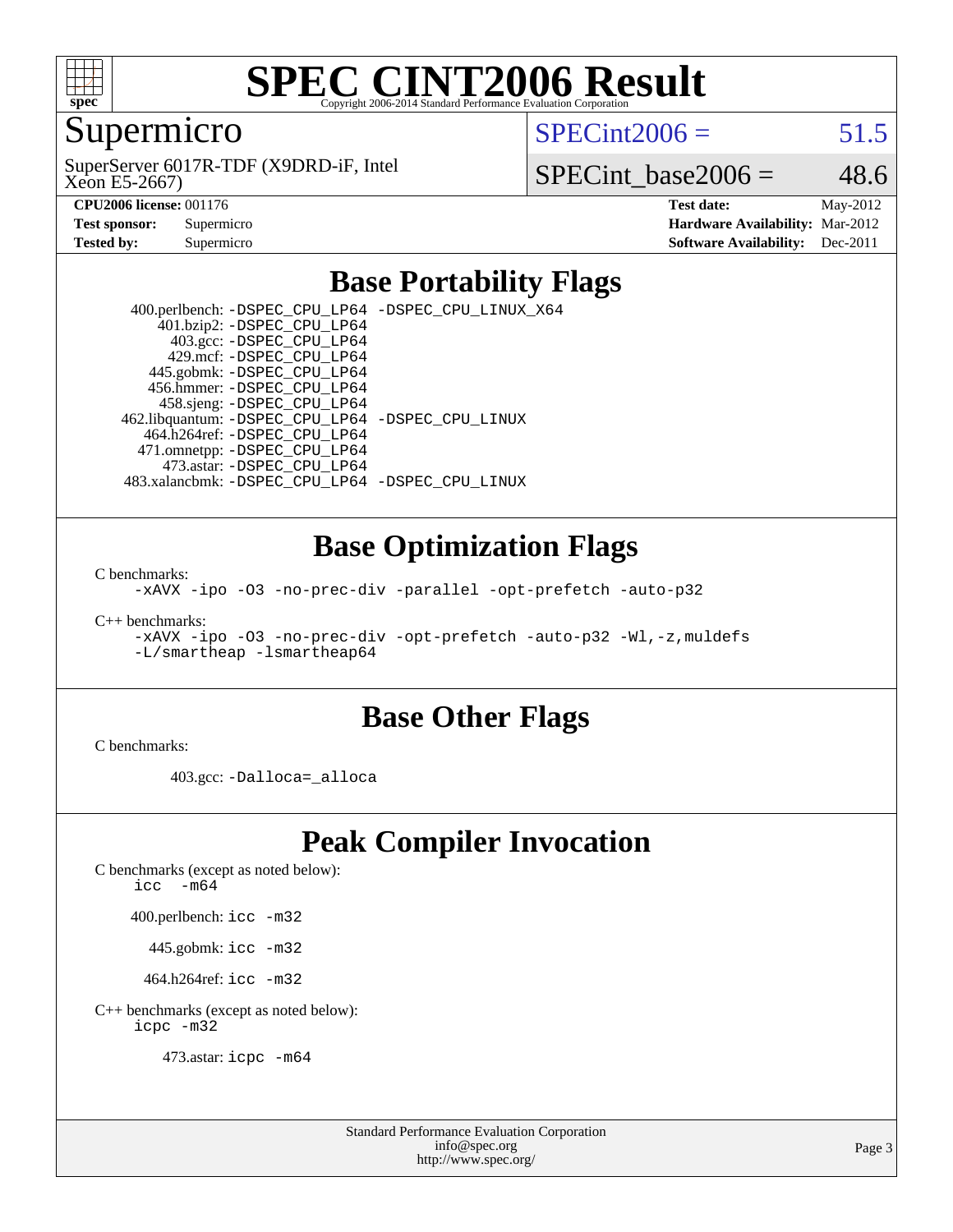

#### **[SPEC CINT2006 Result](http://www.spec.org/auto/cpu2006/Docs/result-fields.html#SPECCINT2006Result)** Copyright 2006-2014 Standard Performance Evaluation C

### Supermicro

Xeon E5-2667) SuperServer 6017R-TDF (X9DRD-iF, Intel  $SPECint2006 = 51.5$  $SPECint2006 = 51.5$ 

SPECint base2006 =  $48.6$ 

**[CPU2006 license:](http://www.spec.org/auto/cpu2006/Docs/result-fields.html#CPU2006license)** 001176 **[Test date:](http://www.spec.org/auto/cpu2006/Docs/result-fields.html#Testdate)** May-2012 **[Test sponsor:](http://www.spec.org/auto/cpu2006/Docs/result-fields.html#Testsponsor)** Supermicro **[Hardware Availability:](http://www.spec.org/auto/cpu2006/Docs/result-fields.html#HardwareAvailability)** Mar-2012 **[Tested by:](http://www.spec.org/auto/cpu2006/Docs/result-fields.html#Testedby)** Supermicro **Supermicro [Software Availability:](http://www.spec.org/auto/cpu2006/Docs/result-fields.html#SoftwareAvailability)** Dec-2011

## **[Peak Portability Flags](http://www.spec.org/auto/cpu2006/Docs/result-fields.html#PeakPortabilityFlags)**

 400.perlbench: [-DSPEC\\_CPU\\_LINUX\\_IA32](http://www.spec.org/cpu2006/results/res2012q3/cpu2006-20120515-21766.flags.html#b400.perlbench_peakCPORTABILITY_DSPEC_CPU_LINUX_IA32) 401.bzip2: [-DSPEC\\_CPU\\_LP64](http://www.spec.org/cpu2006/results/res2012q3/cpu2006-20120515-21766.flags.html#suite_peakPORTABILITY401_bzip2_DSPEC_CPU_LP64) 403.gcc: [-DSPEC\\_CPU\\_LP64](http://www.spec.org/cpu2006/results/res2012q3/cpu2006-20120515-21766.flags.html#suite_peakPORTABILITY403_gcc_DSPEC_CPU_LP64) 429.mcf: [-DSPEC\\_CPU\\_LP64](http://www.spec.org/cpu2006/results/res2012q3/cpu2006-20120515-21766.flags.html#suite_peakPORTABILITY429_mcf_DSPEC_CPU_LP64) 456.hmmer: [-DSPEC\\_CPU\\_LP64](http://www.spec.org/cpu2006/results/res2012q3/cpu2006-20120515-21766.flags.html#suite_peakPORTABILITY456_hmmer_DSPEC_CPU_LP64) 458.sjeng: [-DSPEC\\_CPU\\_LP64](http://www.spec.org/cpu2006/results/res2012q3/cpu2006-20120515-21766.flags.html#suite_peakPORTABILITY458_sjeng_DSPEC_CPU_LP64) 462.libquantum: [-DSPEC\\_CPU\\_LP64](http://www.spec.org/cpu2006/results/res2012q3/cpu2006-20120515-21766.flags.html#suite_peakPORTABILITY462_libquantum_DSPEC_CPU_LP64) [-DSPEC\\_CPU\\_LINUX](http://www.spec.org/cpu2006/results/res2012q3/cpu2006-20120515-21766.flags.html#b462.libquantum_peakCPORTABILITY_DSPEC_CPU_LINUX) 473.astar: [-DSPEC\\_CPU\\_LP64](http://www.spec.org/cpu2006/results/res2012q3/cpu2006-20120515-21766.flags.html#suite_peakPORTABILITY473_astar_DSPEC_CPU_LP64) 483.xalancbmk: [-DSPEC\\_CPU\\_LINUX](http://www.spec.org/cpu2006/results/res2012q3/cpu2006-20120515-21766.flags.html#b483.xalancbmk_peakCXXPORTABILITY_DSPEC_CPU_LINUX)

## **[Peak Optimization Flags](http://www.spec.org/auto/cpu2006/Docs/result-fields.html#PeakOptimizationFlags)**

[C benchmarks](http://www.spec.org/auto/cpu2006/Docs/result-fields.html#Cbenchmarks):

```
Standard Performance Evaluation Corporation
                                          info@spec.org
     400.perlbench: -xAVX(pass 2) -prof-gen(pass 1) -ipo(pass 2) -O3(pass 2)
                -no-prec-div(pass 2) -prof-use(pass 2) -opt-prefetch
                -ansi-alias
        401.bzip2: -xAVX(pass 2) -prof-gen(pass 1) -ipo(pass 2) -O3(pass 2)
                -no-prec-div -prof-use(pass 2) -auto-ilp32 -opt-prefetch
                -ansi-alias
          403.gcc: -xAVX -ipo -O3 -no-prec-div -inline-calloc
                -opt-malloc-options=3 -auto-ilp32
         429.mcf: basepeak = yes
       445.gobmk: -xAVX(pass 2) -prof-gen(pass 1) -prof-use(pass 2)
                -ansi-alias
       456.hmmer: -xAVX -ipo -O3 -no-prec-div -unroll2 -auto-ilp32
                -ansi-alias
         458.sjeng: -xAVX(pass 2) -prof-gen(pass 1) -ipo(pass 2) -O3(pass 2)
                -no-prec-div(pass 2) -prof-use(pass 2) -unroll4
    462.libquantum: basepeak = yes
       464.h264ref: -xAVX(pass 2) -prof-gen(pass 1) -ipo(pass 2) -O3(pass 2)
                -no-prec-div(pass 2) -prof-use(pass 2) -unroll2
                -ansi-alias
C++ benchmarks: 
      471.omnetpp: -xAVX(pass 2) -prof-gen(pass 1) -ipo(pass 2) -O3(pass 2)
                -no-prec-div(pass 2) -prof-use(pass 2)
                -opt-ra-region-strategy=block -ansi-alias
                -Wl,-z,muldefs -L/smartheap -lsmartheap
                                        Continued on next page
```
<http://www.spec.org/>